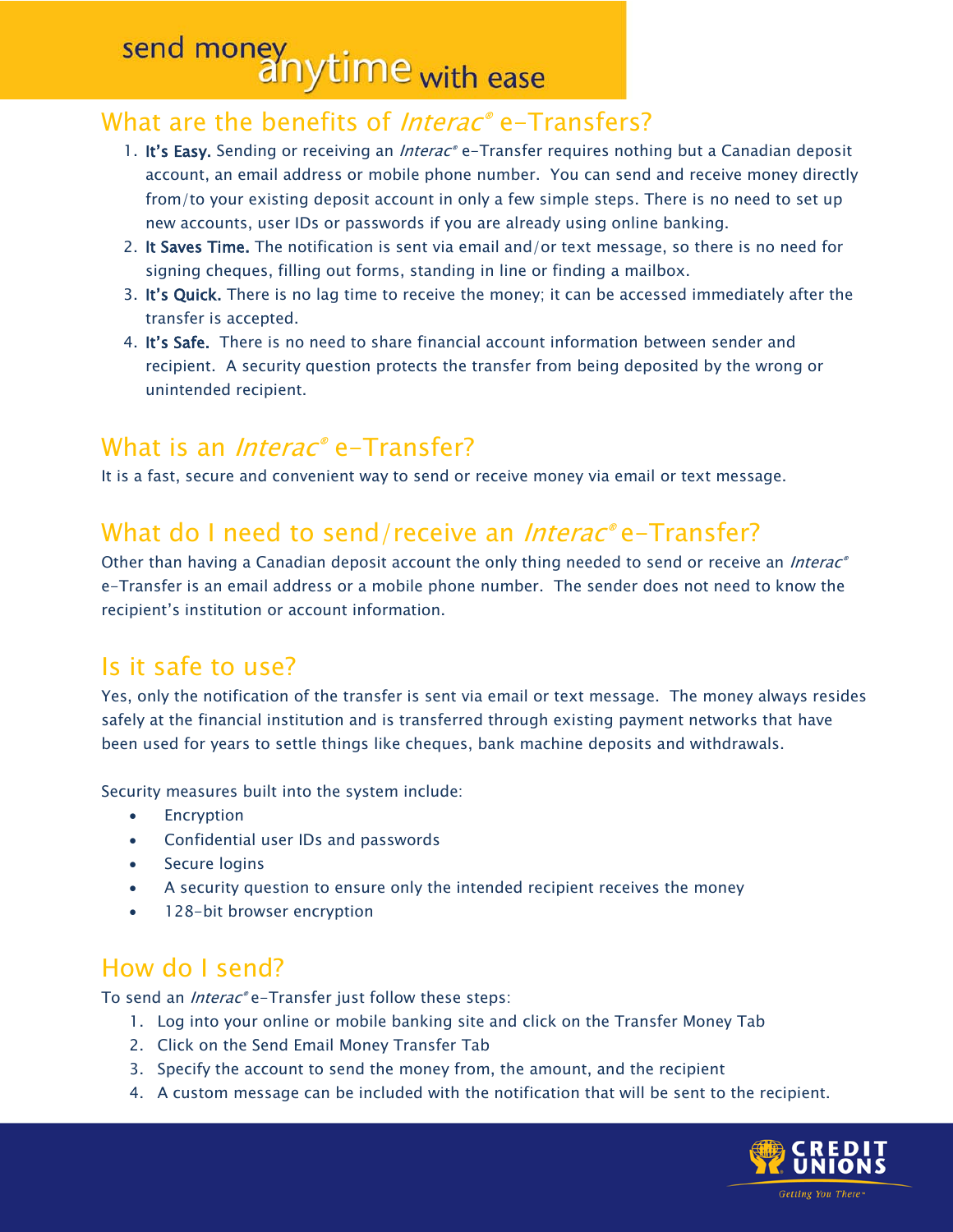# send money<br>anytime with ease

#### How do I receive?

As a recipient, you will be notified by email and/or text message stating you have been sent an *Interac*<sup>®</sup> e-Transfer. The notification will include the sender's name, transfer amount, expiry date and a message. The notification will also include directions to help you deposit the transfer into your account. From there, you can follow these steps:

- 1. Click the link in the notification, select credit unions in Newfoundland and Labrador, and select Eagle River Credit Union. (If you cannot click on the link, simply cut and paste the address into your browser)
- 2. Log into the online or mobile banking site
- 3. Choose an account in which to deposit the money

PLEASE NOTE: If a recipient does not bank online, or if the recipient's financial institution does not offer the *Interac*® e-Transfer service, he/she can still deposit the transfer into any Canadian bank account. To do so they will need to register with *Interac*® and provide their banking information in order for the money to be deposited into their account. In this case, the deposit will usually take 4- 6 business days to process and a fee set by Interac® will be deducted from the deposit amount.

## Is there a service charge to use it? How much is the service charge?

The service charge at Eagle River Credit Union is \$1.50. e-Transfers are included in some chequing account packages. Check with your branch for details.

### How long does it take to send?

It only takes minutes to complete the steps necessary to send an *Interac*® e-Transfer. The money will be removed from the sender's account immediately upon hitting send, and from there it will be placed on hold until the recipient accepts the e-Transfer.

#### How long does it take to receive?

It can take up to 30 minutes for an *Interac®* e-Transfer to be received by the recipient.

## How long does the recipient have to deposit the money from the text or email notification into their account?

The recipient has 30 days to deposit the money into his/her account. Within that time period, a reminder can be sent by the sender to the recipient. To do so, the sender must go into their Pending e-Transfers link located under the Transfer Money tab. To remind an *Interac®* e-Transfer recipient to accept the funds, click on "Resend Notice" beside the transfer.